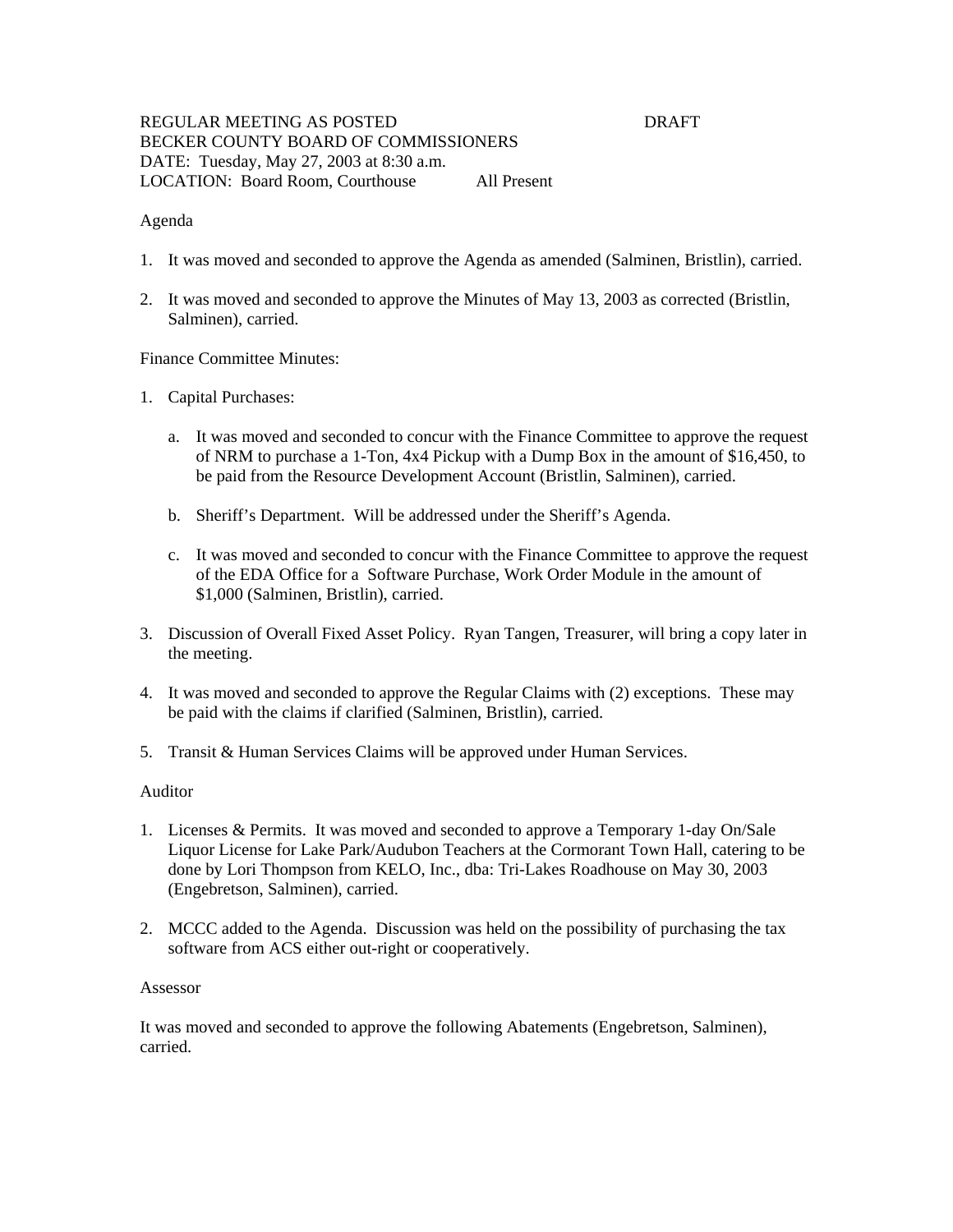## 2003 Tax Payable

| Parcel #                 | Town/City            | Amount | Reason           |
|--------------------------|----------------------|--------|------------------|
| R16.0250.000             | Holmesville          | \$722  | Homestead        |
| R17.0144.001             | Lake Eunice          | $+60$  | Homestead        |
| R17.1049.007             | Lake Eunice          | 378    | Homestead        |
| R <sub>19.1463.606</sub> | Lake View            | 274    | Lake View        |
| R26.0009.000             | Runeberg             | 129    | Homestead        |
| P32.9020.000             | Sugar Bush           | 28     | Cabin Burnt Down |
| R49.0637.000             | <b>Detroit Lakes</b> | 180    | Homestead        |
| R49.0656.000             | Detroit Lakes        | 106    | Fire Damage      |
| R51.0170.000             | Lake Park City       | 192    | Homestead        |

#### **Commissioners**

- 3. Reports & Correspondence:
	- a. Tax Payers Association Meeting, Commissioners Seaberg and Bristlin, Brian C. Berg, Steve Skoog.
	- b. Resolution Discussion, Commissioner Engebretson.

## 2. Appointments:

- a. It was moved and seconded to appoint Commissioners Seaberg and Bristlin to the Planning & Zoning Sub-Committee (Salminen, Bristlin), carried.
- 3. Approval of Meeting Attendance of Board:
	- b. Tax Discussion Meeting, June 09, 2003 at 3:00 p.m. at the Best Western Motel, Detroit Lakes, MN. (Engebretson, Salminen), carried.
	- c. District IV AMC Meeting June 13, 2003 at 8:15 a.m. at the Elks Club, Fergus Falls, MN.
	- d. EDA Conference, June 25-27, 2003, Scott Wilson and (1) Commissioner approved to attend (Salminen, Seaberg), carried.
	- e. EDA Meeting, Thursday, May 29, 2003 from 5:30 to 6:30 p.m. at the NW Technical College, Detroit Lakes (Bristlin, Salminen), carried.
- 4. There was discussion of a memo from the Seventh Judicial District Court Administrators regarding the Order Prohibiting Firearms on Court Property. Joe Evans, County Attorney, is looking at the authority of this request. The Sheriff's Department, Safety Committee and Joe Evans, County Attorney will work on a Firearm's Policy for Becker County Offices.
- 5. Ryan Tangen presented the Board with the Becker County Asset Capitalization Policy for approval. It was moved and seconded to approve this Policy as the all-encompassing Fixed Asset Policy (Engebretson, Bristlin), carried.
- 6. It was moved and seconded to pass the Resolution of Application authorizing the application to the Minnesota Public Facilities Authority for a loan from the Drinking Water Revolving Fund for improvements to Sunnyside Care Center's drinking water system (Bristlin, Salminen), carried.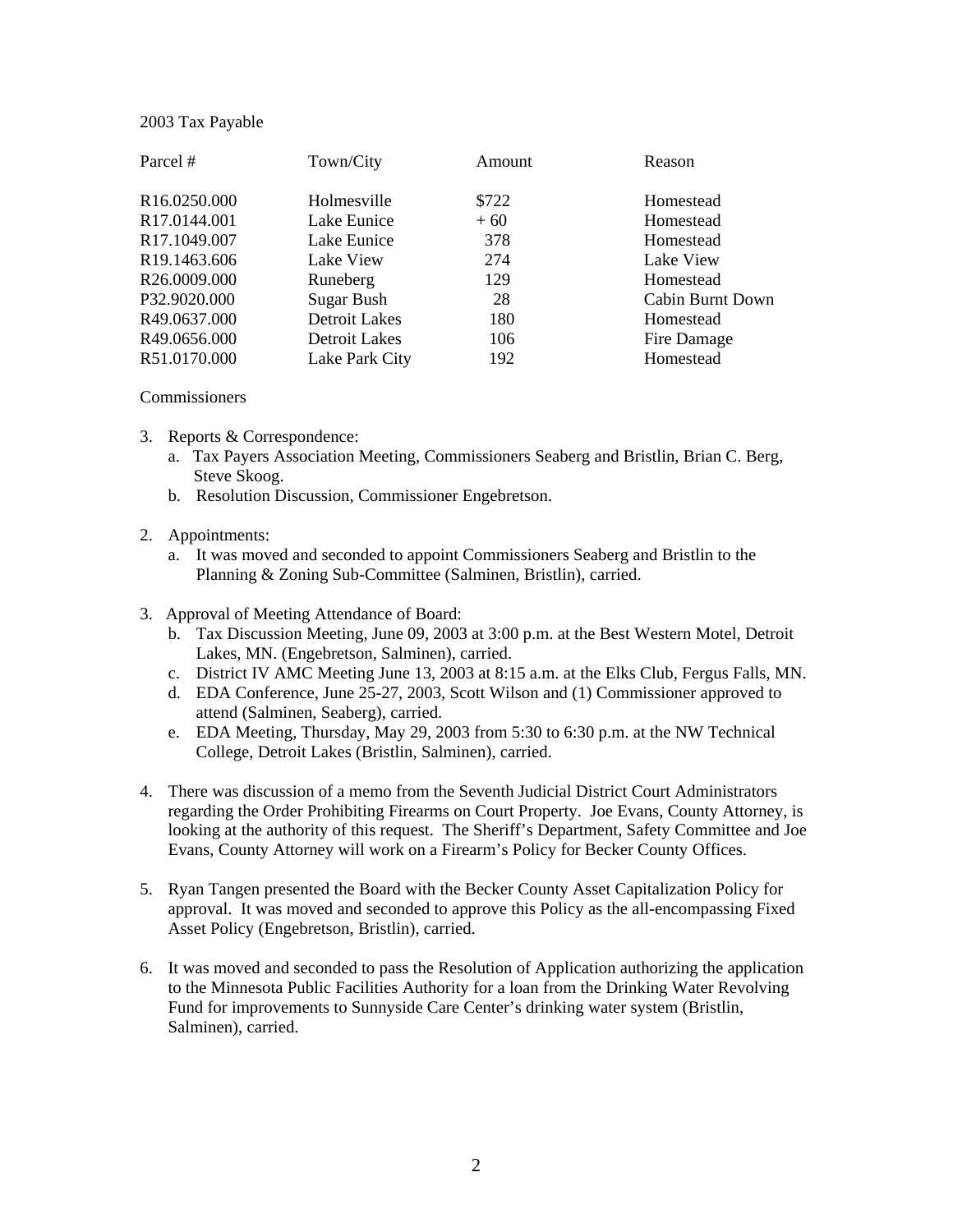7. It was moved and seconded to bring the request for funds from the West Central Regional Juvenile Center to the Finance Committee. Berry Steen, Director, West Central regional Juvenile Center, will be invited to the next Finance and Board Meetings (Bristlin, Salminen), carried.

## Extension

Al Rasmussen, Extension Director, gave an update on the Extension Service and options available to Becker County. It was moved and seconded to direct the County Administrator to send a letter of intent to the University of Minnesota to consider Becker County as a regional center for Extension (Bristlin, Seaberg), carried.

## Human Services

- 1. It was moved and seconded to approve the Transit Claims as presented (Salminen, Seaberg), carried.
- 2. It was moved and seconded to approve the Purchase of Services Contract with Hecla, Inc. for Rule 203-Adult Foster Care (Engebretson, Bristlin), carried.
- 3. It was moved and seconded to approve the Human Services Claims as presented (Bristlin, Salminen), carried.

# Sheriff

1. It was moved and seconded to concur with the Finance Committee to approve the request to hire (3) Jail Staff Positions for 6-months (Engebretson, Seaberg), carried.

#### NRM

- 1. The Equipment Request was completed on the Finance Agenda.
- 2. It was moved and seconded to award the Groundskeeping Bid to the second bidder Luxury Landscaping & Lawn Care, LLP. The first bidder was rejected because of a legality (Salminen, Bristlin), carried.

Pelican River Watershed

Tera Guetter, Administrator and Dennis Kral, President of Pelican River Watershed gave an update to the Board and discussed future meetings.

#### Planning & Zoning

- 1. Minutes of the Planning Commission (PC) Meeting of May 20, 2003:
	- 1) FIRST ORDER OF OLD BUSINESS: Ernest Sayler. It was moved and seconded to concur with the findings and recommendations of the PC to deny a request for a change of zone from agricultural to residential and a preliminary plat for 25 lots on Stakke Lake, Lake Park Twp., based on the comments and concerns of the EAW Committee (Engebretson, Salminen), carried.
	- 2) SECOND ORDER OF OLD BUSINESS: Thunderbolt ranch, Q5 Investments. It was moved and seconded to concur with the findings and recommendations of the PC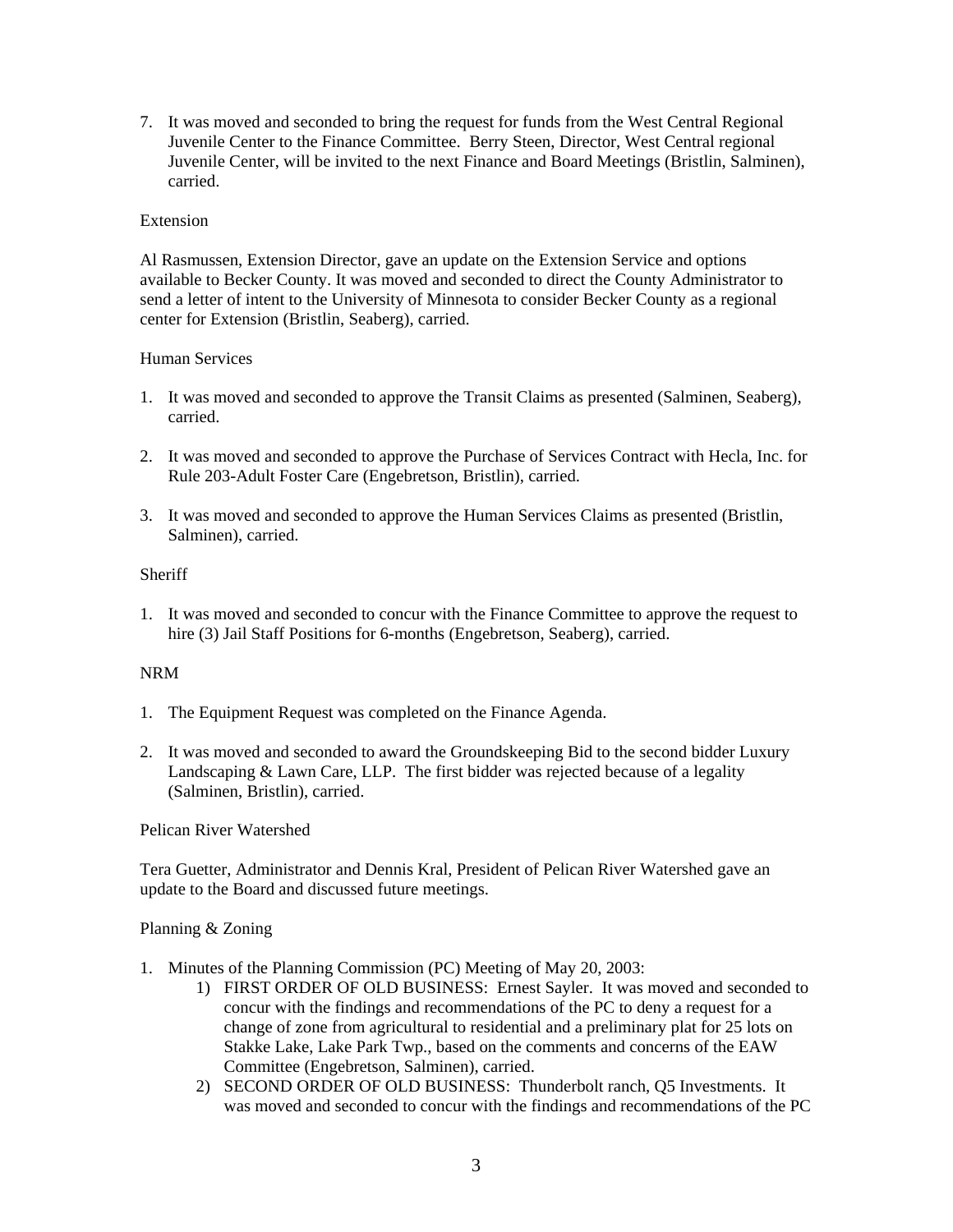to approve the change of zone from agricultural to residential and a preliminary plat consisting of ten (10) lots, based on the fact that the request meets the criteria of the Zoning Ordinance and Subdivision Ordinance (Bristlin, Seaberg), carried.

- 3) THIRD ORDER OF OLD BUSINESS: Donna Jorschumb. It was moved and seconded to concur with the findings and recommendations of the PC to approve the conditional use permit to allow a paintball facility as requested in the original application, dated 3/14/03, with the stipulation that a netting be used to protect the neighboring property until a 200 ft. buffer can be established, based on the fact that the use would not be detrimental to the surrounding area (Salminen, Bristlin), carried.
- 4) FIRST ORDER OF NEW BUSINESS: John Johnson, Richwood Twp. It was moved and seconded to concur with the findings and recommendations of the PC to approve the change of zone from agricultural to commercial, based on the fact that the use is compatible with the village setting (Bristlin, Salminen), carried.
- 5) SECOND ORDER OF NEW BUSINESS: Kevin Karel, Cormorant Inn and Suites, Cormorant Twp. It was moved and seconded to concur with the findings and recommendation of the PC to deny the amendment to the original conditional use permit, based on the fact that the original conditional use permit has already been violated and is still in violation (Engebretson, Salminen), Motion failed. Seaberg, Bristlin, Winter voting nay. It was moved to approve the request according to the original plan submitted with the Deli and the seating/meeting area (Bristlin), Motion died for lack of a second. It was moved and seconded to approve the original plan of 15-units, Laundry Room, (motel use only), the Deli, and the seating/meeting room (Bristlin, Seaberg), carried. Winter voting yea.
- 6) THIRD ORDER OF NEW BUSINESS: Hamilton Enterprises West LLC, Sugar Bush Twp. It was moved and seconded to concur with the findings and recommendations of the PC to approve the change of zone and certificate of survey to allow the two (2) acre tract of land, based on the fact that the zone change and certificate of survey do meet the criteria of the Zoning Ordinance and Subdivision Ordinance (Engebretson, Salminen), carried.
- 7) FOURTH ORDER OF BUSINESS: Wakanda Resort, Shell Lake Twp. It was moved and seconded to concur with the findings and recommendations of the PC to allow a Planned Unit Development allowing (9) units with the relocation of Cabin #6 out of the shore impact zone and the docking issue to meet the Zoning Ordinance, based on the fact that the use would have less impact on the lake (Bristlin, Seaberg), carried. Engebretson voting nay.
- 8) FIFTH ORDER OF NEW BUSINESS: Top Brass, Q5 Investment, Developer. It was moved and seconded to concur with the findings and recommendations of the PC to approve the change of zone from agricultural to residential and a preliminary plat consisting of (14) lots, based on the fact that the change of zone and preliminary plat meets the criteria of the Zoning Ordinance and Subdivision Ordinance (Bristlin, seaberg), carried.
- 9) SIXTH ORDER OF NEW BUSINESS: Up North Partners, green Valley Twp. It was moved and seconded to concur with the findings and recommendations of the PC to approve the change of zone from agricultural to residential and preliminary plat consisting of (11) lots, based on the fact that the change of zone and preliminary plat meet the criteria of the Zoning Ordinance and Subdivision Ordinance (Bristlin, Seaberg), carried. Engebretson voting nay.
- 10) SEVENTH ORDER OF NEW BUSINESS: Informational Meeting is scheduled for Thursday, June 12, 2003 at 8:30 a.m. in the Planning and Zoning Office.